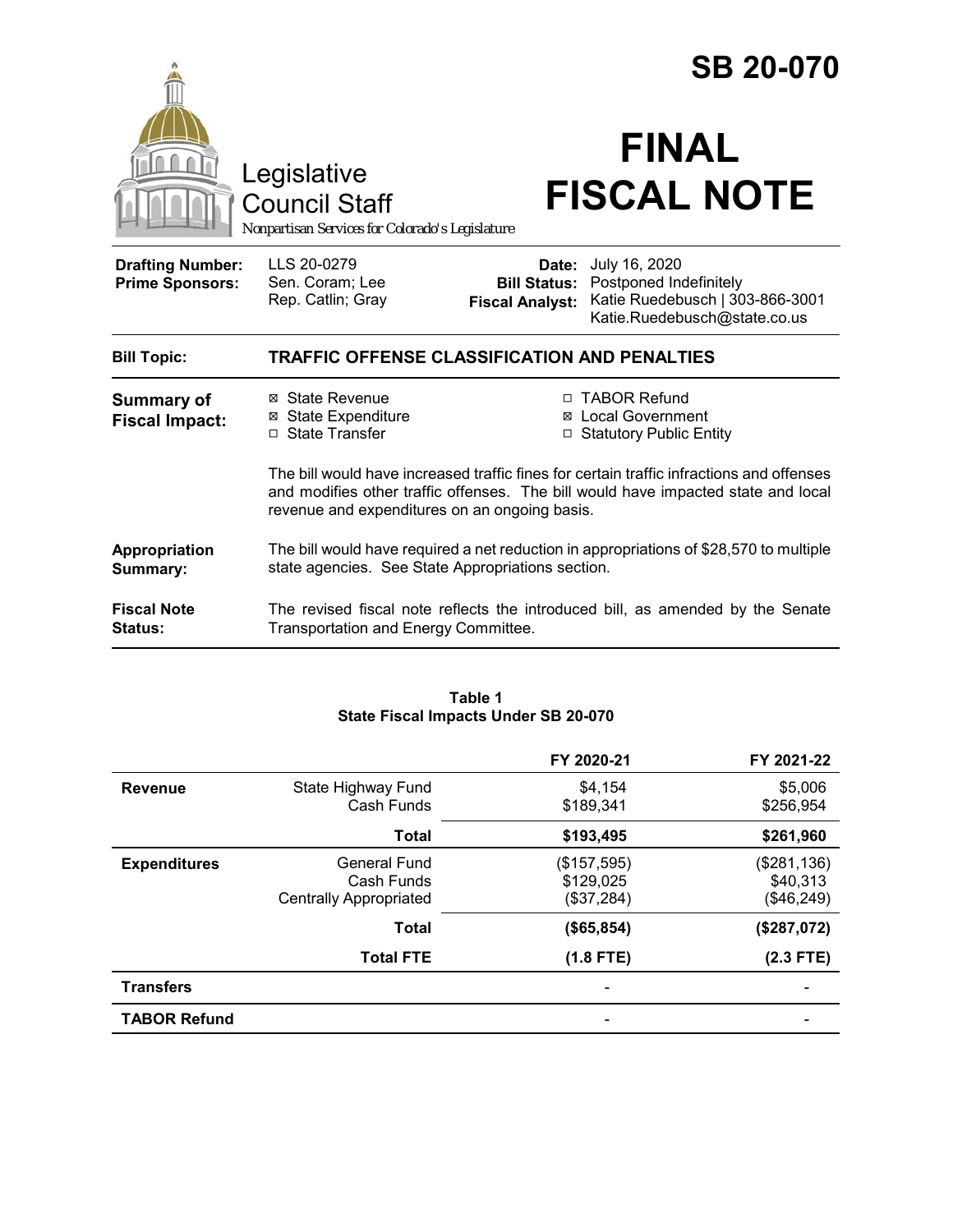### **Summary of Legislation**

The bill increases penalties and surcharges for traffic offenses. In addition, the bill modifies several penalties for driving under restraint. These changes are discussed below.

**Traffic penalties.** The bill changes the current allocation formula for traffic penalties. Current law allocates almost all traffic penalty revenue through the Highway Users Tax Fund (HUTF) distribution formula. Under the bill, for traffic penalties of \$30 or less, 50 percent of the penalty is allocated to the county, with the remainder credited to the HUTF. For penalties of more than \$30, but less than \$100, 20 percent of the penalty is allocated to the county in which the violation occurred, with the remainder credited to the HUTF. For penalties over \$100, 100 percent of the penalty is credited to the HUTF. The funding received by counties from traffic infractions and offenses must be used for traffic-related activities. Traffic penalties and surcharges are increased as follows:

- the maximum penally for an unspecified class A and class B traffic infraction is increased from \$100 to \$200;
- current penalties and surcharges for which no penalty is provided in statute are doubled;
- current penalties of \$15 or less are doubled;
- current penalties that are more than \$15, but less than \$100, are increased by 30 percent;
- current surcharges of \$20 or less are increased by \$4; and
- current surcharges of more than \$20 are increased by \$6.

In addition, the bill reclassifies driving without a valid driver license from a class 2 misdemeanor to class A traffic infraction. Also, the bill reclassifies the first violation of driving without insurance from a class 1 traffic misdemeanor to a class A traffic infraction with a \$500 fine. The court may suspend all or a portion of the fine if the defendant is indigent and there is no reasonable likelihood that the defendant will be able to pay the fine within 180 days.

**Traffic surcharges.** Under current law, half of all traffic surcharges are distributed to each judicial district's Victim and Witness Assistance and Law Enforcement (VALE) Fund. The bill requires the court administrator in each judicial district to transmit \$2 from each surcharge to a community-based advocacy program chosen by the district's VALE board. The program must be located within the judicial district.

**Driving under restraint.** In Colorado, persons cannot drive after their driver license has been denied, revoked, or suspended in any state, referred to as driving under restraint. Under current law, persons driving under restraint for any reason other than an alcohol-related offense are guilty of a misdemeanor and must pay a penalty of up to \$500. Upon a second conviction, persons driving under restraint are not eligible to get a driver license for three years after the second offense. This bill repeals the driver license penalty if the driving under restraint was for any reason other than alcohol-related.

In addition, under current law, a person is an habitual offender for driving purposes when the person has three or more convictions of driving under restraint. Habitual offenders' driver licenses are revoked and a driver license cannot be issued for five years. This bill removes the three convictions requirement of driving under restraint from the definition of habitual offender as long as the driving under restraint was not alcohol-related. Therefore, the Department of Revenue (DOR) is not required to revoke a driver license for multiple convictions of driving under restraint.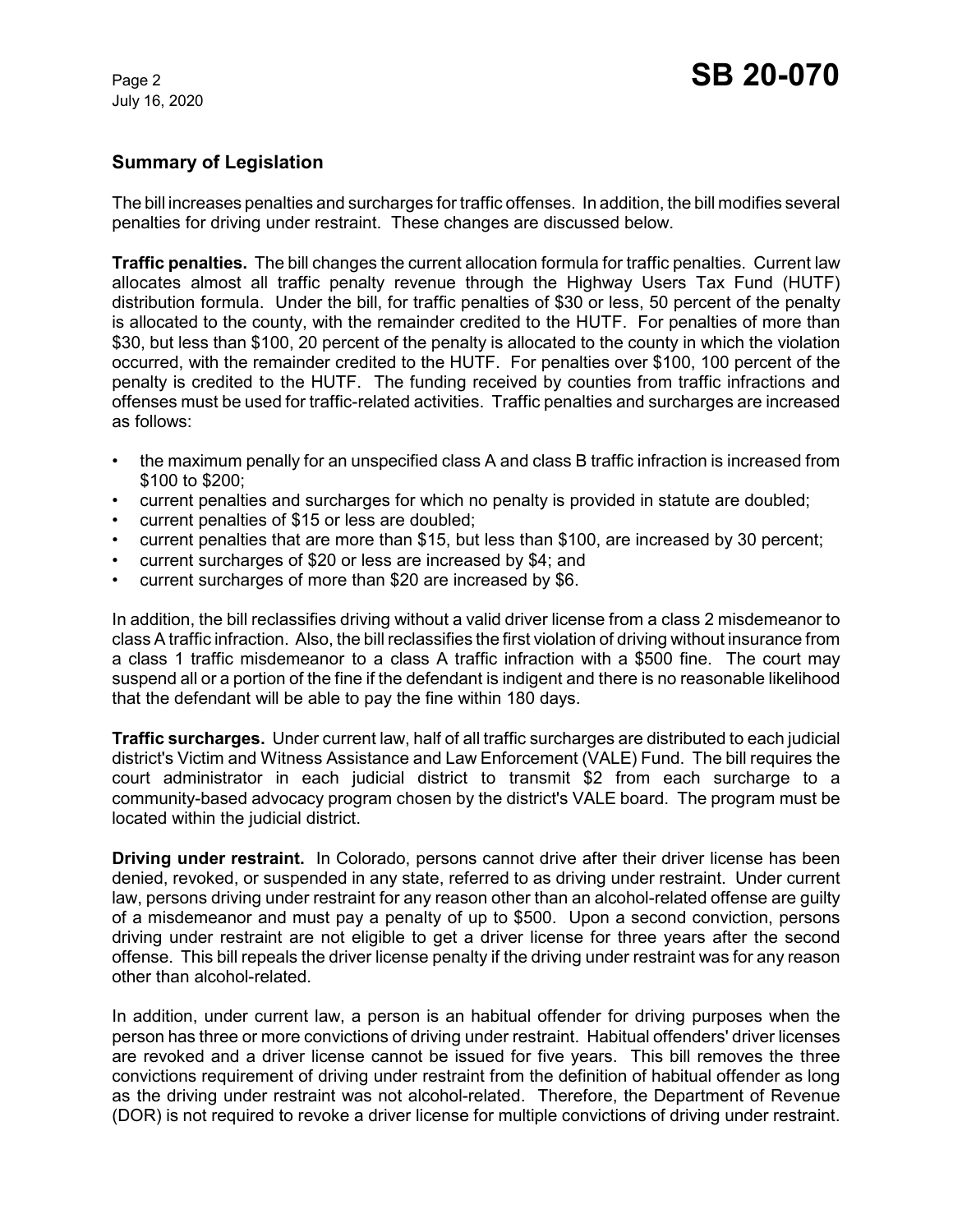# **Background and Data**

The following sections provide information on current penalty and surcharge revenue and driver license revocation revenue.

**Penalty revenue.** Traffic infraction penalties are primarily credited to the HUTF. The HUTF is the primary source of state highway system funding in Colorado. Preliminary, unaudited revenue to the fund totaled \$1.1 billion in FY 2018-19. Of the \$1.1 billion, \$44.4 million in court, DUI, and DWI fines were credited to the HUTF in FY 2018-19 from traffic fines. Of revenue transferred to the HUTF, 65 percent is transferred to the State Highway Fund (SHF), 26 percent to counties, and 9 percent to municipalities.

However, revenue from several specific penalties, including seat belt infractions and driving under the influence offenses, are distributed differently.

- *Seat belt infractions.* Penalties from seat belt infractions remain in the local jurisdiction if the violation occurred on a local road. If the infraction occurred on a state or federal highway, 50 percent is transmitted to the local jurisdiction, with the remaining 50 percent credited to the HUTF. In addition, if the citing officer is a Colorado State Patrol officer, the penalty revenue is credited to the HUTF.
- *Driving under the influence.* Fifty percent of penalties from driving under the influence offenses remain in the local jurisdiction if the violation occurred on a local road, with the remaining 50 percent credited to the HUTF. If the violation occurred on a state or federal highway, 25 percent remains in the local jurisdiction, and the remaining 75 percent is allocated to the HUTF.

**Surcharge revenue.** Traffic infraction surcharge revenue is transmitted to the judicial districts in the Judicial Department. Surcharge revenue remains in the judicial district where the offense or infraction occurred. Of the surcharge revenue, 50 percent is credited to the judicial district's VALE Fund and 50 percent to the judicial district's Crime Victim Compensation Fund.

**Driver license revocations.** In FY 2018-19, the DOR revoked 2,505 driver licenses for a second or subsequent conviction of driving under restraint. In addition, in FY 2018-19, the DOR revoked 2,643 driver licenses of habitual offenders. Before a driver can have their license restored, they must first pay a \$95 driver license restoration fee; of this amount, \$73 goes to the Driver License Administrative Revocation Account and \$22 goes to the First Time Drunk Driving Account, both are within the HUTF.

# **Comparable Crime Analysis**

Legislative Council Staff is required to include certain information in the fiscal note for any bill that creates a new crime, changes the classification of an existing crime, or changes an element of an existing crime. The following sections outline data on crimes that are comparable to the offense in this bill and discuss assumptions on future rates of criminal convictions under the bill.

**Prior conviction data for driving without a license.** This bill reclassifies the existing offense of driving without a license from a class 2 traffic misdemeanor to a class A traffic infraction. For the last three years, 23,633 persons have been convicted and sentenced for this offense. Of the persons convicted, 17,014 were male, 6,522 were female, and 97 did not have a gender identified.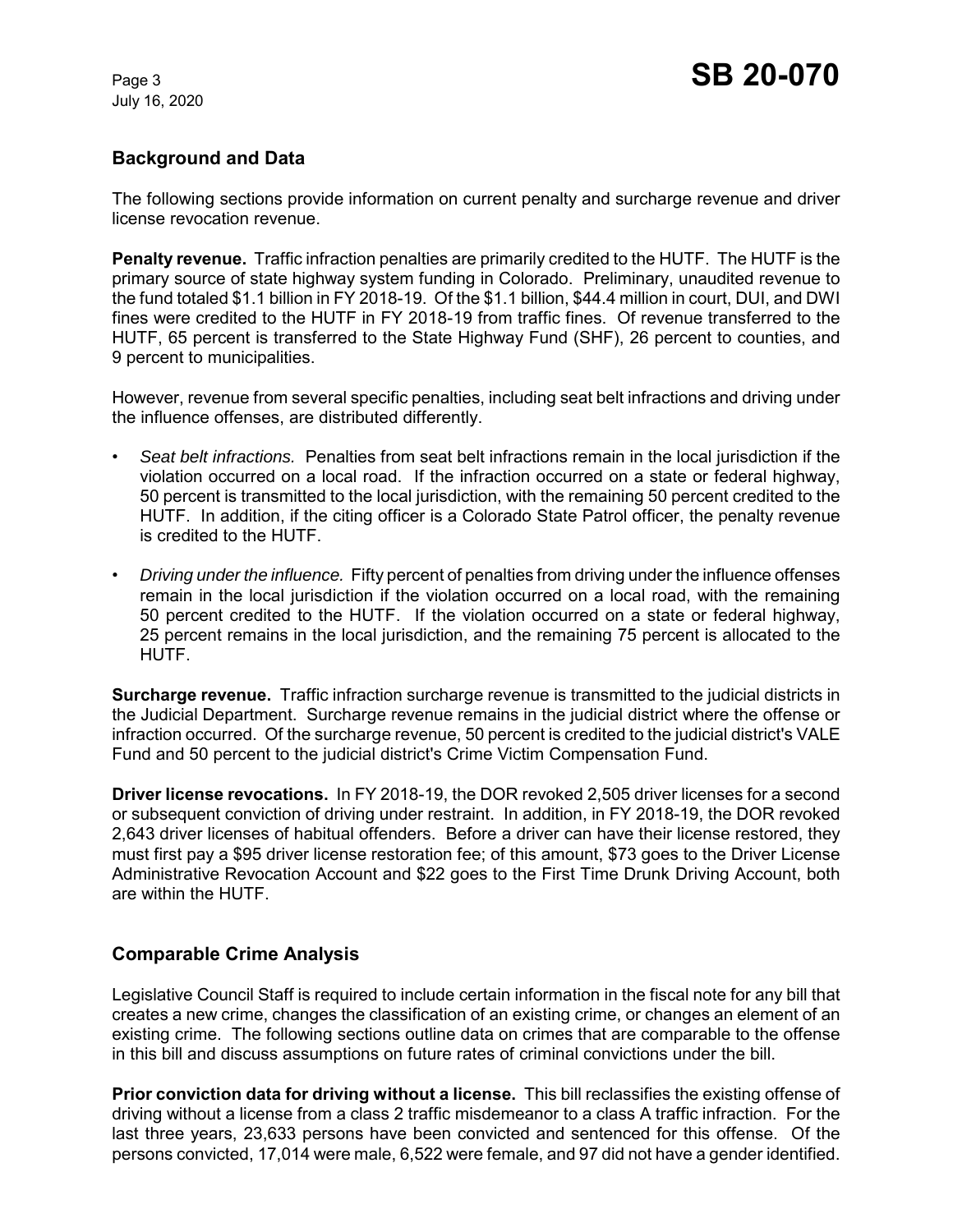Demographically, 18,144 were White, 1,995 were Black/African American, 2,718 were Hispanic, 124 were Asian, 86 were American Indian, 393 were classified as "Other," and 173 did not have a race identified.

**Prior conviction data for driving without insurance.** This bill reclassifies the first offense of the existing offense of driving without insurance from a class 1 traffic misdemeanor to a class A traffic infraction. For the last three years, 22,097 persons have been convicted and sentenced for this offense. Of the persons convicted, 14,613 were male, 7,422 were female, and 62 did not have a gender identified. Demographically, 18,490 were White, 1,736 were Black/African American, 1,253 were Hispanic, 167 were Asian, 72 were American Indian, 256 were classified as "Other," and 123 did not have a race identified.

**Assumptions.** This fiscal note assumes that an estimated 103,541 traffic cases will be subject to additional penalties and that approximately 25,000 traffic cases are now eligible to be filed as traffic infraction cases. The fiscal note also assumes an indigence rate of 19 percent, which increases the number of payment plans administered by the Judicial Department.

Visit leg.colorado.gov/fiscalnotes for more information about criminal justice costs in fiscal notes.

#### **State Revenue**

The bill is estimated to increase state cash fund revenue from traffic penalties and surcharges

**Fee impact.** In FY 2020-21, the fiscal note estimates that 83 percent of the assumed number of traffic cases will be committed on or after the bill's effective date and reflect a 59 percent collection rate. Case numbers have been adjusted to represent a 19 percent indigence factor. The fiscal note assumes 95 percent of the increase in penalty revenue will be distributed directly to the counties and 5 percent through the HUTF.

However, it should be noted that judges have discretion in sentencing, so actual fine and surcharge revenue collected may differ from this estimate. It should also be noted that some traffic infractions were not included in the revenue estimate due to low conviction rates or no convictions. Revenue from these infractions are expected to be minimal. Traffic penalties and surcharge revenue is subject to TABOR.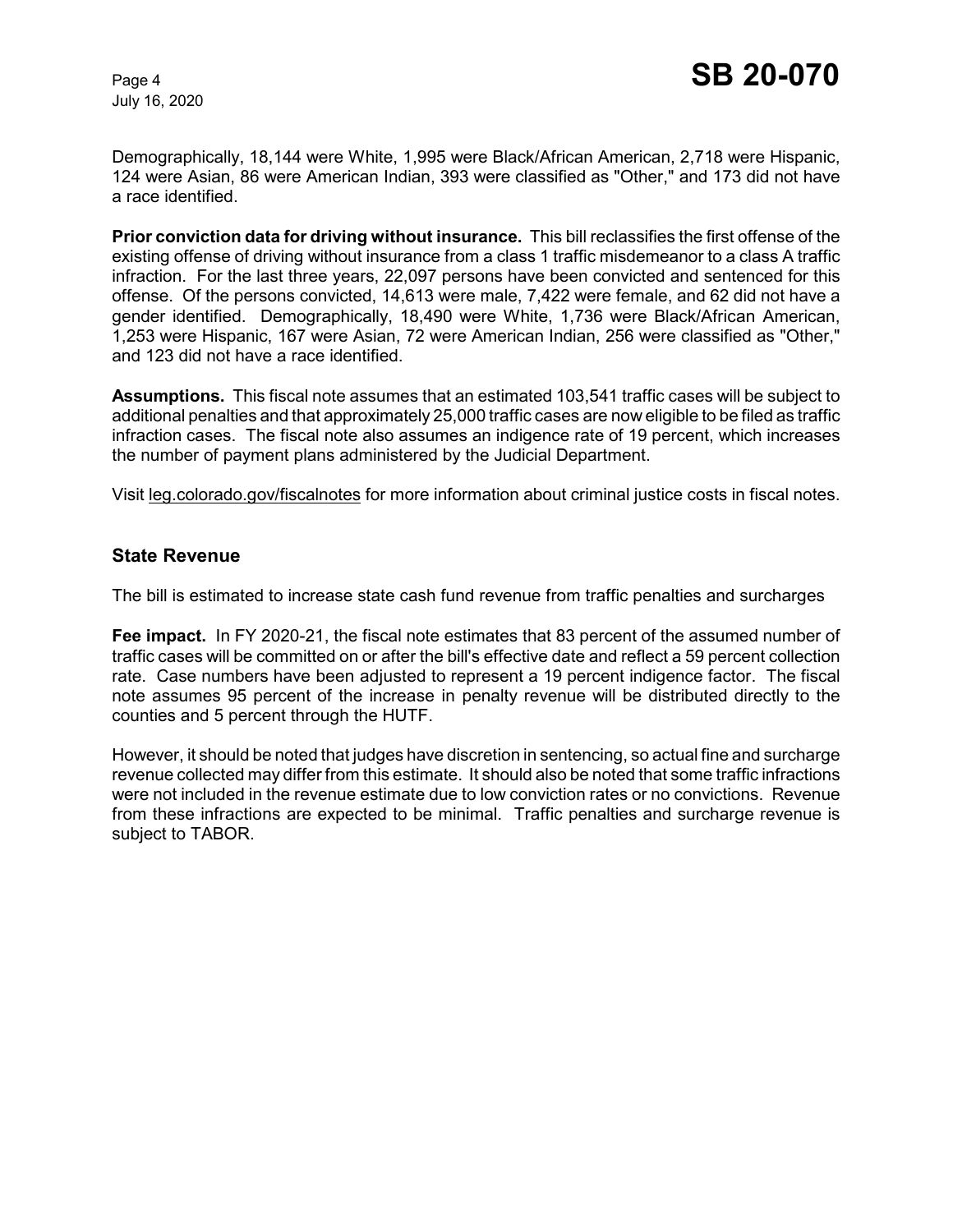| <b>FY</b>   | <b>Penalty Type</b>                                       | <b>Fee Change</b> | <b>Estimated</b><br>Cases* | <b>Estimated</b><br><b>Assessment</b> | <b>Estimated</b><br>Collections** |
|-------------|-----------------------------------------------------------|-------------------|----------------------------|---------------------------------------|-----------------------------------|
| <b>FY21</b> | Traffic infractions and<br>misdemeanors                   | \$9-\$22.50       | 69,611                     | \$1,090,223                           | \$643,231                         |
|             | Misdemeanor to Infraction                                 | (\$40)            | 16,808                     | (\$672,300)                           | (\$396,657)                       |
|             | No Insurance                                              | (\$250)           | 1,131                      | (\$282,719)                           | (\$118,742)                       |
|             | Surcharges                                                | \$4               | 69,611                     | \$278,442                             | \$189,341                         |
|             |                                                           |                   |                            | <b>Total Collections</b>              | \$317,173                         |
|             |                                                           |                   |                            | <b>HUTF</b>                           | \$6,391                           |
|             |                                                           |                   |                            | Counties                              | \$121,441                         |
|             |                                                           |                   |                            | Judicial districts                    | \$189,341                         |
| <b>FY22</b> | Traffic infractions and<br>misdemeanors                   | \$9-\$22.50       | 83,868                     | \$1,313,522                           | \$774,978                         |
|             | Misdemeanor to Infraction                                 | (\$40)            | 20,250                     | (\$810,000)                           | (\$477,900)                       |
|             | No Insurance                                              | (\$250)           | 1,363                      | (\$340,625)                           | (\$143,063)                       |
|             | Surcharges                                                | \$4               | 83,868                     | \$335,473                             | \$228,122                         |
|             | Additional FY 2020-21 Collections Total***                |                   |                            |                                       | \$28,832                          |
|             | <b>Total Collections</b>                                  |                   |                            |                                       | \$410,969                         |
|             |                                                           |                   |                            | <b>HUTF</b>                           | \$7,701                           |
|             |                                                           |                   |                            | Counties                              | \$146,314                         |
|             |                                                           |                   |                            | Judicial districts                    | \$228,122                         |
|             | Additional revenue on FY 2020-21 penalties and surcharges |                   |                            |                                       | \$28,832                          |

**Table 2 Revenue Under SB 20-070**

*\* Case numbers represent a 19 percent indigence factor.*

*\*\* Estimated collections assume 59 percent from infractions, 52 percent from misdemeanors, and 68 percent from surcharges will be paid by June 30 of the fiscal year.* 

\*\*\* *FY 2020-21 collections in FY 2021-22 assume 26 percent return on assessments.*

**HUTF revenue.** The bill results in a revenue increase to the HUTF of \$6,391 in FY 2020-21 and by \$7,701 in FY 2021-22. Table 3 shows how HUTF revenue will be distributed to CDOT, counties, and municipalities. Revenue to the HUTF is subject to TABOR.

| <b>HUTF Distribution</b>        | FY 2020-21 | FY 2021-22 |
|---------------------------------|------------|------------|
| State Highway Fund (65 percent) | \$4,154    | \$5,006    |
| Counties (26 percent)           | \$1,662    | \$2,002    |
| Municipalities (9 percent)      | \$575      | \$693      |
| Total                           | \$6,391    | \$7,701    |

**Table 3 HUTF Distribution Under SB 20-070**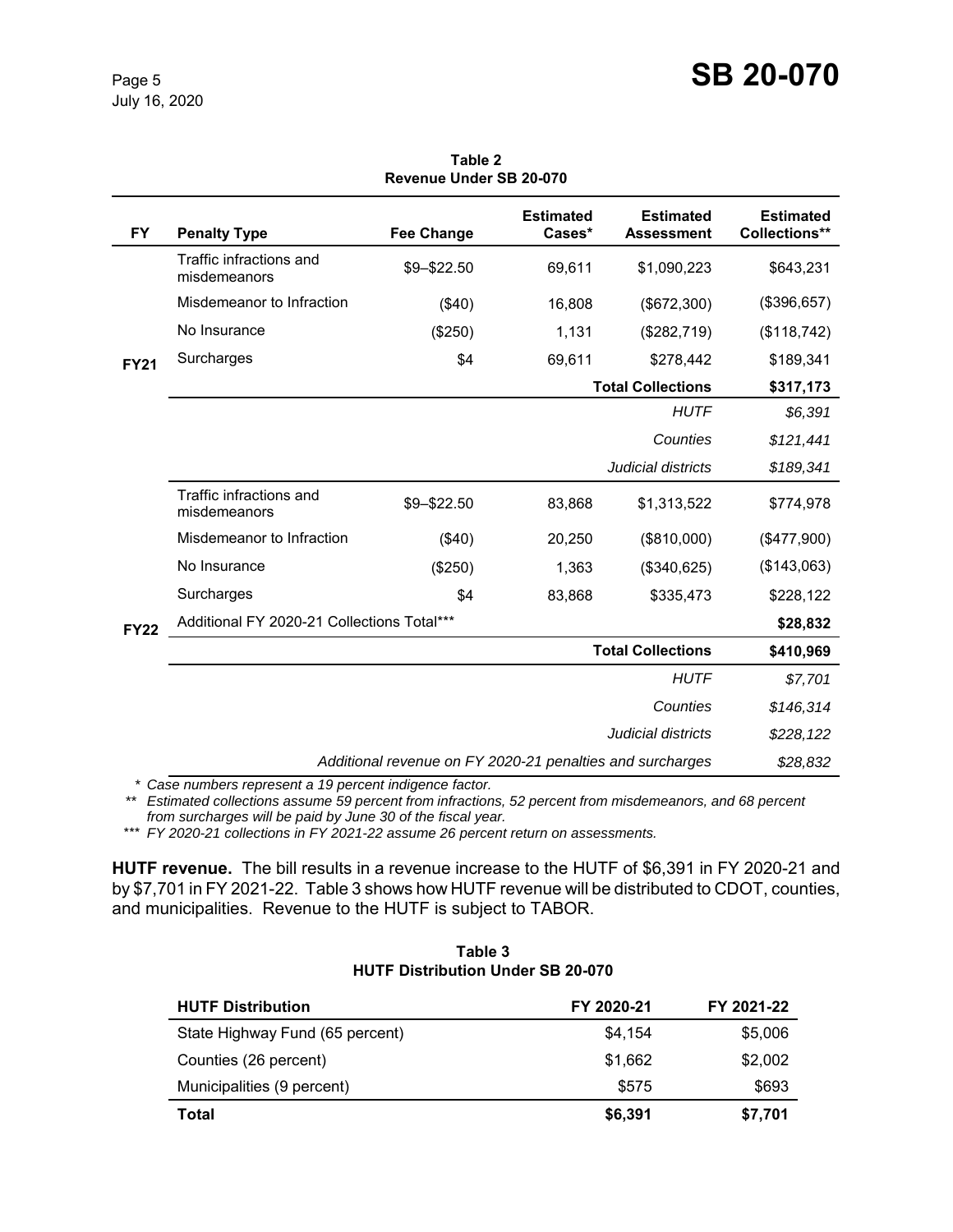**Surcharge revenue.** The bill will increase surcharge revenue to the judicial districts by \$189,341 in FY 2020-21 and \$228,122 in FY 2021-22. Of the surcharge revenue, 50 percent is credited to the judicial district's VALE Fund and 50 percent to the judicial district's Crime Victim Compensation Fund. Surcharge revenue is subject to TABOR.

**Driver license revenue.** To the extent that fewer driver licenses are revoked under the bill, revenue will decrease to the HUTF. Of revenue distributed to the HUTF, 65 percent is distributed to the State Highway Fund for use by the Department of Transportation for transportation needs. HUTF revenue is subject to TABOR. In addition, to the extent that persons will be able to reinstate their licenses earlier, state revenue will increase. However, although the bill impacts when a person's driver license can be reinstated, it does not increase the overall number of license reinstatements.

#### **State Expenditures**

Overall, the bill will reduce state cash fund expenditures overall by \$65,854 in FY 2020-21 and \$287,072 in FY 2021-22. As shown in Table 2, Judicial Department impacts include savings for the trial courts and an increase in costs to the collections unit. These impacts are shown in Table 4 and discussed below.

| <b>Cost Components</b>                |                  | FY 2020-21  | FY 2021-22  |
|---------------------------------------|------------------|-------------|-------------|
| <b>Judicial Department</b>            |                  |             |             |
| Personal Services - Trial Courts      |                  | (\$227,947) | (\$273,536) |
| <b>Operating/Capital Expenses</b>     |                  | (\$7,600)   | (\$7,600)   |
| Personal Services - Collections       |                  | \$30,687    | \$36,825    |
| <b>Operating/Capital Expenses</b>     |                  | \$29,488    | \$3,488     |
| <b>Computer Programming</b>           |                  | \$77,952    |             |
| Centrally Appropriated Costs*         |                  | (\$37,284)  | (46, 249)   |
| FTE - Trial Courts                    |                  | $(2.4$ FTE) | $(3.0$ FTE) |
| FTE - Collection                      |                  | 0.6 FTE     | 0.7 FTE     |
| <b>Judicial Department (Subtotal)</b> |                  | (\$134,704) | (\$287,072) |
| <b>Department of Revenue</b>          |                  |             |             |
| <b>Computer Programming</b>           |                  | \$68,850    |             |
| <b>DOR (Subtotal)</b>                 |                  | \$68,850    |             |
|                                       | <b>Total</b>     | (\$65,854)  | (\$287,072) |
|                                       | <b>Total FTE</b> | $(1.8$ FTE) | $(2.3$ FTE) |

#### **Table 4 Expenditures Under SB 20-070**

 *\* Centrally appropriated costs are not included in the bill's appropriation.*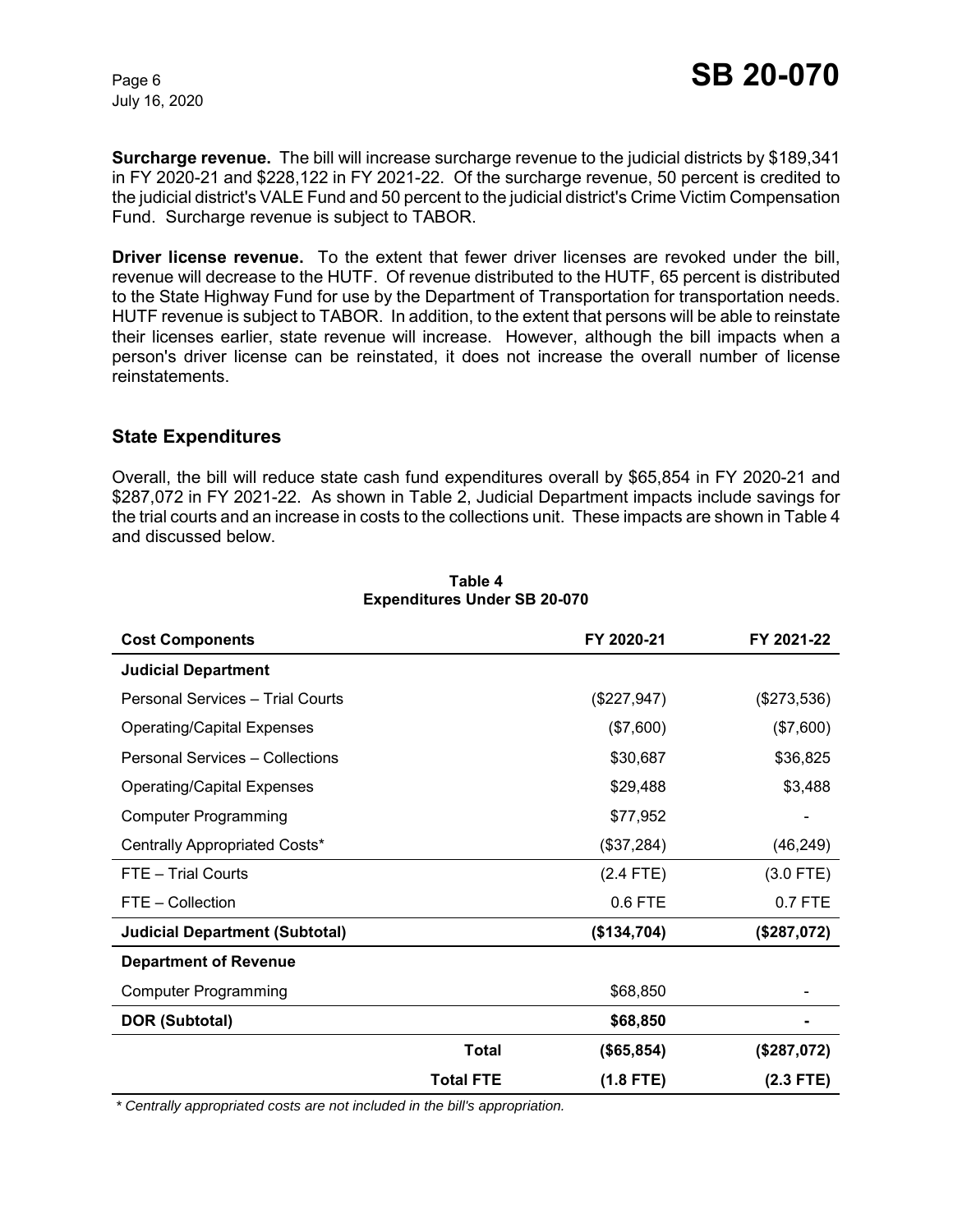**Judicial Department.** The bill decreases workload and costs for the trial courts and agencies providing representation to indigent persons and increases costs for the collections unit.

*Trial courts.* The bill decreases General Fund expenditures for the trial courts due to the approximately 25,000 traffic cases that will be filed as an infraction instead of a misdemeanor. This is estimated to result in a reduction of 1.0 FTE for a magistrate and 2.0 FTE for support staff, which will reduce expenditures by \$235,547 and 2.4 FTE in FY 2020-21 and \$281,136 and 3.0 FTE in FY 2021-22 and future years. Cost reductions in FY 2020-21 are prorated for the General Fund paydate shift and a September 1 start date. In addition, although the bill will not impact the number of cases related to driving under restraint, defendants may be more likely to accept a plea, which may reduce the trial court workload.

*Collections unit.* The bill increases cash fund expenditures for the collections unit in the Judicial Department due to the increased need for payment plans by defendants and the associated workload. This is expected to increase workload by an average of 2 minutes per case for the approximately 42,005 cases subject to new penalties after indigence rate application. This is estimated to result in a need for an additional 0.6 FTE collections investigators in FY 2020-21 and 0.7 collections investigators in FY 2021-22 and future years. Costs in FY 2020-21 are prorated to reflect a September 1 start date.

*Computer programming.* The bill increases IT expenditures for the IT Division in the Judicial Department to make the necessary changes to he case management system to allow for money to be distributed by percentage based on the amount of the penalty. Programming costs are calculated at 696 hours at a rate of \$112 per hour.

**Office of the Public Defender and Office of Alternative Defense Counsel.**The bill will decrease expenditures for the Office of the Public Defender to represent defendants in certain traffic offense cases and for the Office of Alternative Defense Counsel if a conflict exists. For informational purposes, a reduction of 1.0 attorney FTE results in an annual savings of \$90,214. This fiscal note assumes that any decreases in expenditures will be based on any changes in future caseload and will be addressed through the annual budget process.

**Department of Revenue.** In FY 2020-21, one-time programming costs of \$68,850 are required to update the Driver License, Record, Identification and Vehicle Enterprise Solutions (DRIVES) system with the new penalty amounts for 204 different infractions. Programming costs are calculated at 306 hours at a rate of \$225 per hour and are paid from the DRIVES Vehicle Services Account. The bill may also decrease workload for DOR to handle second or subsequent driving under restraint sanctions and habitual offender revocations. This decrease is expected to be minimal.

**Centrally appropriated costs.** Pursuant to a Joint Budget Committee policy, certain costs associated with this bill are addressed through the annual budget process and centrally appropriated in the Long Bill or supplemental appropriations bills, rather than in this bill. These costs, which include employee insurance and supplemental employee retirement payments, are estimated to be reduced by \$37,284 in FY 2020-21 and \$46,289 in FY 2021-22.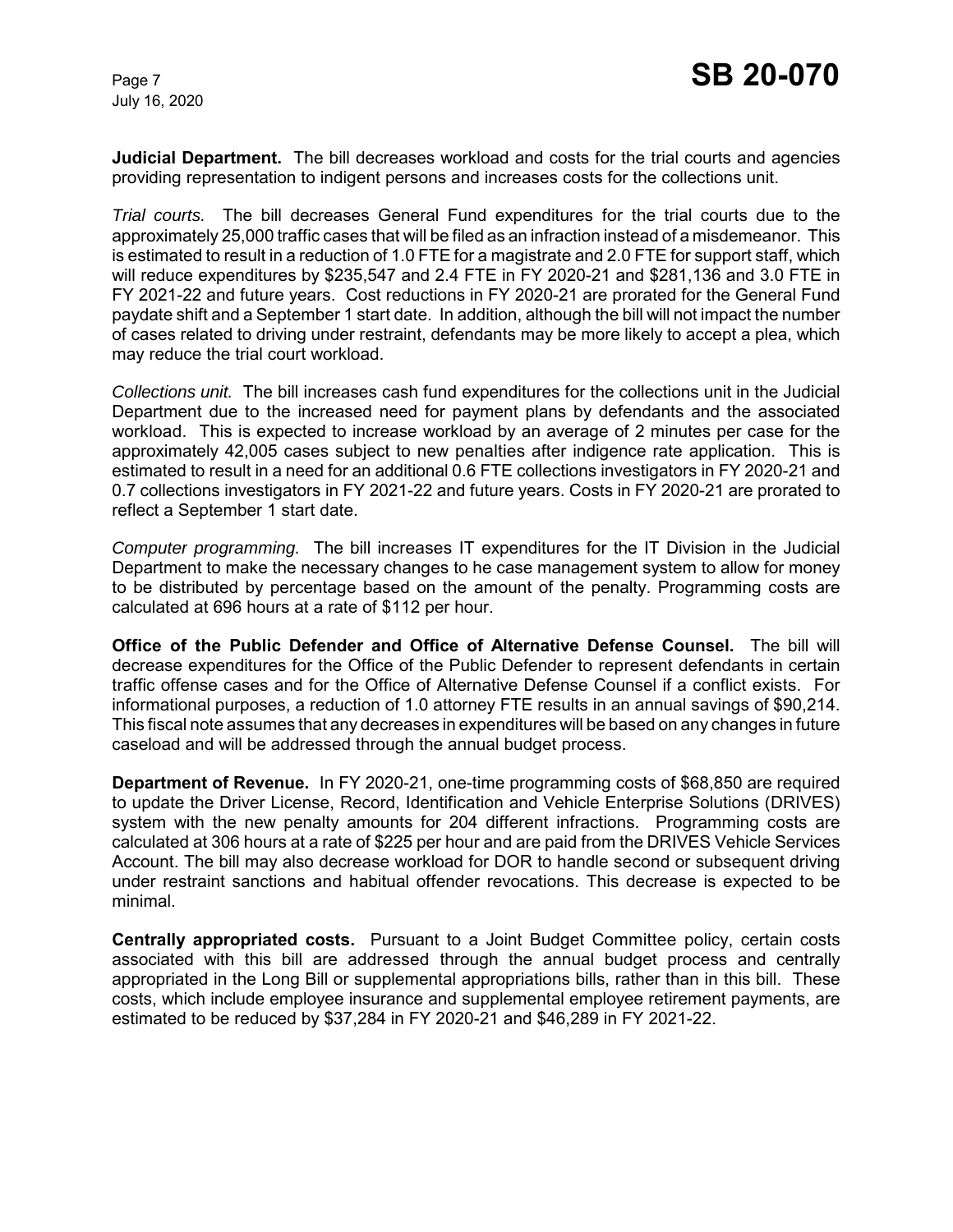# **Local Government**

The bill will increase revenues to counties by \$123,103 in FY 2020-21 and \$148,316 from traffic penalties for traffic safety improvement and law enforcement. In addition, municipal revenue will increase by \$575 in FY 2020-21 and \$693 in FY 2021-22. These revenue impacts will vary by jurisdiction. In addition, workload will increase for each county VALE board to choose a community-based advocacy program to receive additional surcharge revenue.

Similar to the state, to the extent that fewer driver licenses are revoked under the bill, revenue will decrease to the HUTF. HUTF revenue is distributed to counties (26 percent) and municipalities (9 percent) for transportation needs. Also, as stated above, to the extent that persons will be able to reinstate their licenses earlier, local government HUTF revenue will increase. However, although the bill impacts when a person's driver license can be reinstated, it is does not increase the overall number of license reinstatements.

#### **Technical Note**

The Judicial Department indicates that the required computer programming may take over three months, which may require an effective date of January 1, 2021 instead of the current effective date of September 1, 2020.

In addition, current law includes over 20 traffic penalties of exactly \$100. The bill indicates how to distribute penalties over and under \$100, but not penalties of exactly \$100. The bill does not indicate if any portion of \$100 penalties should be distributed to the counties. If 20 percent of \$100 penalties are to be distributed to the counties, this fiscal note assume this will result in a reduction of HUTF revenue by \$20 per penalty.

# **Effective Date**

The bill was postponed indefinitely by the Senate Appropriations Committee on June 13, 2020.

#### **State Appropriations**

In FY 2020-21, the bill would have required a cash fund appropriation of \$60,175 to the Judicial Department from the Judicial Collection Enhancement Fund and 0.6 FTE. In addition, the bill requires a General Fund appropriation of \$77,952 to the Judicial Department for IT-related costs. Finally, the bill also requires a cash fund appropriation of \$68,850 to the Department of Revenue from the DRIVES Maintenance and Support Cash Fund.

The bill also would have required a reduction in General Fund appropriations to the Judicial Department of \$235,547 and 2.4 FTE.